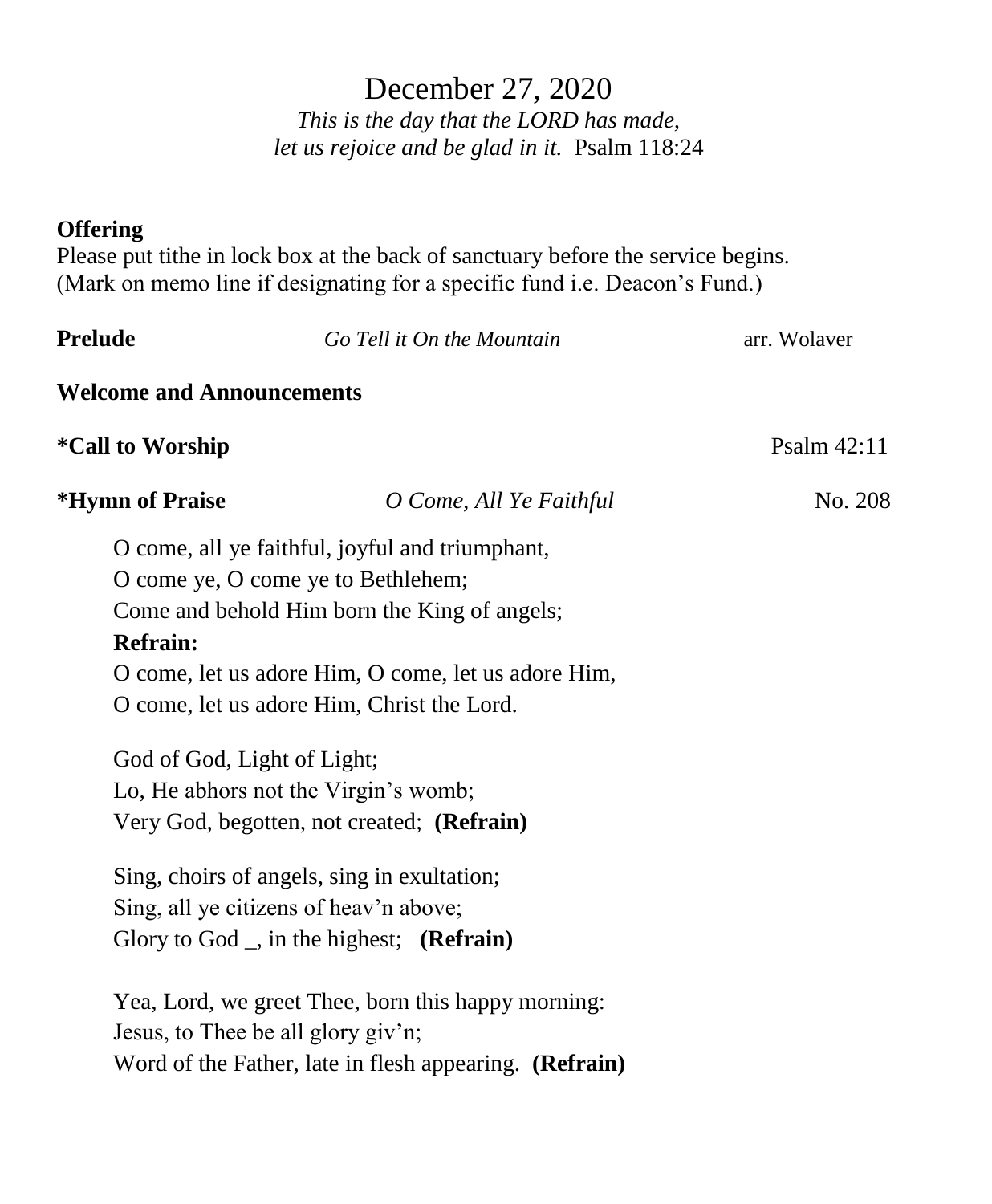# **\*Prayer of Invocation**

## **Scripture Reading Matthew 2:1-23**

### **Prayer of Confession**

Our Gracious Heavenly Father, our hearts are heavy and our souls' thirst for you, the living God. We are cast down, burdened with our sin, and wallowing in our own self-pity. Too often this week we have looked to our own desires as a source of hope and strength and failed to seek your face. Forgive us for we have fallen well short of your glory. Conform our hearts to your will and put to death in us the desire to sin. Make us more like your son, and instill in us a desire to think like Him, talk like Him, and to live like Him, in Jesus' name, amen.

## **Assurance of Pardoning Grace**  Psalm 42:1-4

 $<sup>1</sup>$  As the deer pants for streams of water, so my soul pants for you, O God.</sup>  $2$  My soul thirsts for God, for the living God. When can I go and meet with God?  $3$  My tears have been my food day and night, while men say to me all day long, "Where is your God?"<sup>4</sup> These things I remember as I pour out my soul: how I used to go with the multitude, leading the procession to the house with shouts of joy and thanksgiving among the festive throng.

# **\*Hymn of Thanksgiving As The Deer**

# Verse 1

As the deer panteth for the water So my soul longeth after Thee You alone are my heart's desire And I long to worship Thee

Chorus

You alone are my strength my shield To You alone may my spirit yield You alone are my heart's desire And I long to worship Thee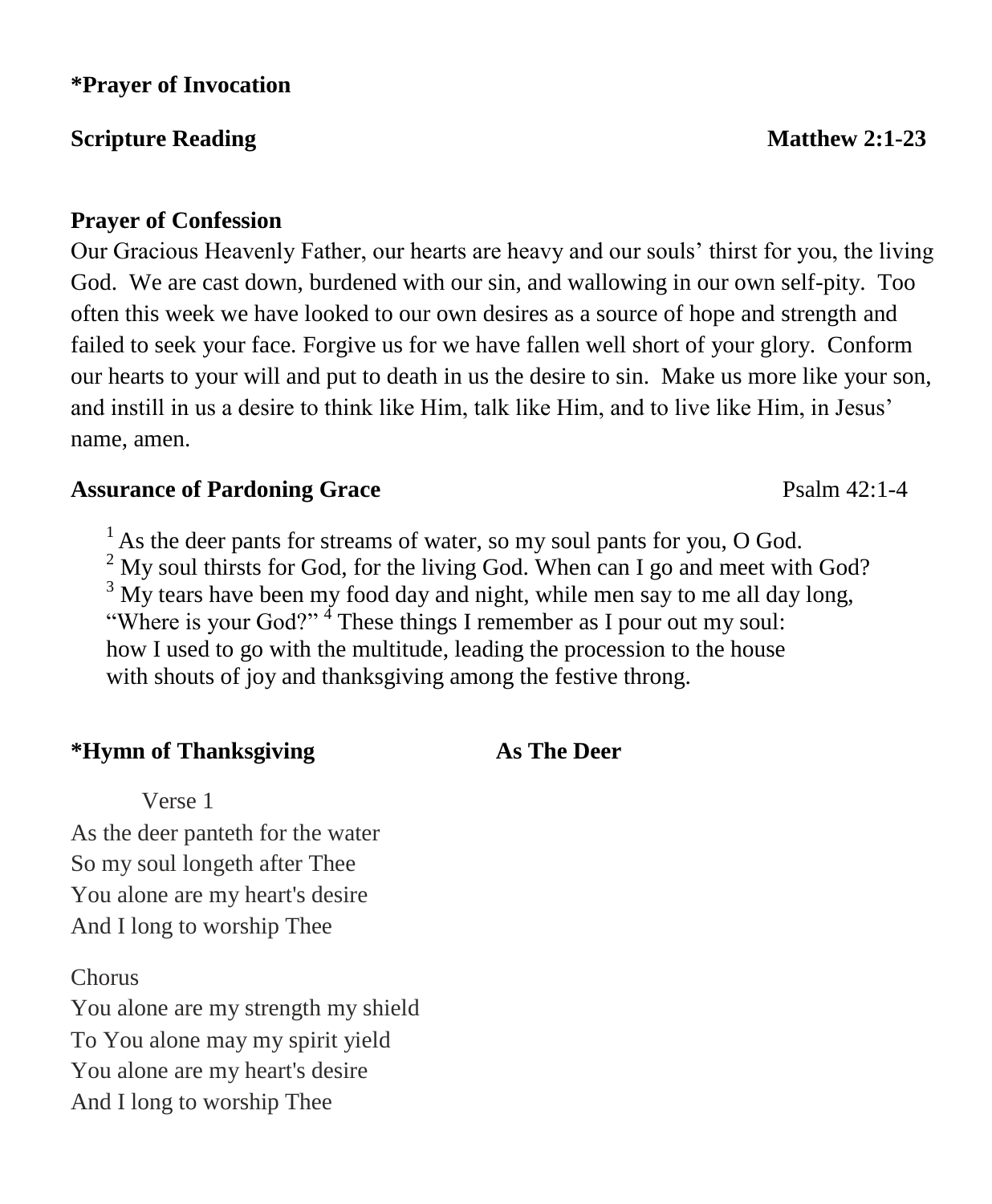Verse 2 You're my friend and You are my brother Even though You are a King I love You more than any other So much more than anything

Verse 3 I want You more than gold or silver Only You can satisfy You alone are the real joygiver And the apple of my eye

CCLI Song # 1431 Martin Nystrom© 1984 Universal Music - Brentwood Benson Publishing (Admin. by Brentwood-Benson Music Publishing, Inc.)

# **Westminster Shorter Catechism 106-107**

- Q. 106 What do we pray for in the sixth petition?
- A. **In the sixth petition, which is, And lead us not into temptation, but deliver us from evil, we pray that God would either keep us from being tempted to sin, or support and deliver us when we are tempted.**
- Q. 107 What doth the conclusion of the Lord's prayer teach us?
- A. **The conclusion of the Lord's prayer, which is, For thine is the kingdom, and the power, and the glory, forever, Amen, teacheth us to take our encouragement in prayer from God only, and in our prayers to praise him, ascribing kingdom, power and glory to him. And in testimony of our desire, and assurance to be heard, we say, Amen.**

**Prayer of Intercession**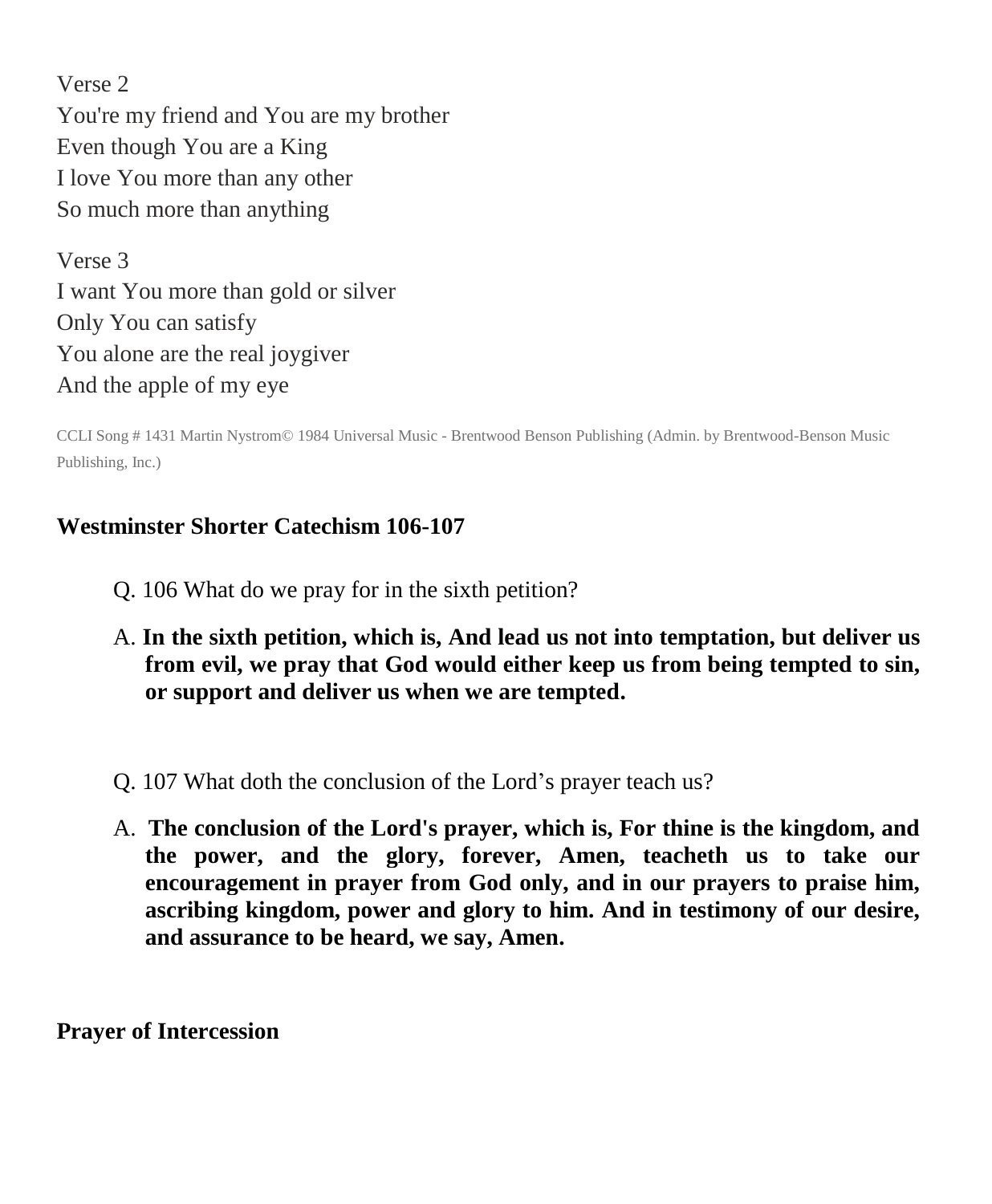## **\*Hymn of Preparation** *O Little Town of Bethlehem* No. 201

O little town of Bethlehem, how still we see thee lie! Above thy deep and dreamless sleep the silent stars go by. Yet in thy dark streets shineth the everlasting Light; The hopes and fears of all the years are met in thee tonight.

For Christ is born of Mary, and gathered all above, while mortals sleep, the angels keep their watch of wond'ring love. O morning stars together, proclaim the holy birth. And praises sing to God the King, and peace to men on earth!

How silently, how silently, the wondrous Gift is giv'n; So God imparts to human hearts the blessings of His heav'n. No ear may hear His coming, but in this world of sin, where meek souls will receive Him still, the dear Christ enters in.

O holy Child of Bethlehem, descend to us, we pray; Cast out our sin and enter in, be born in us today. We hear the Christmas angels the great glad tidings tell; O come to us, abide with us, our Lord Emmanuel!

**Sermon Christmas with Micah 19 Micah 5:1-6** 

Outline

1. God's way of salvation is contrary to the expectations of men.

2. God delights to use unlikely instruments to better display his glory.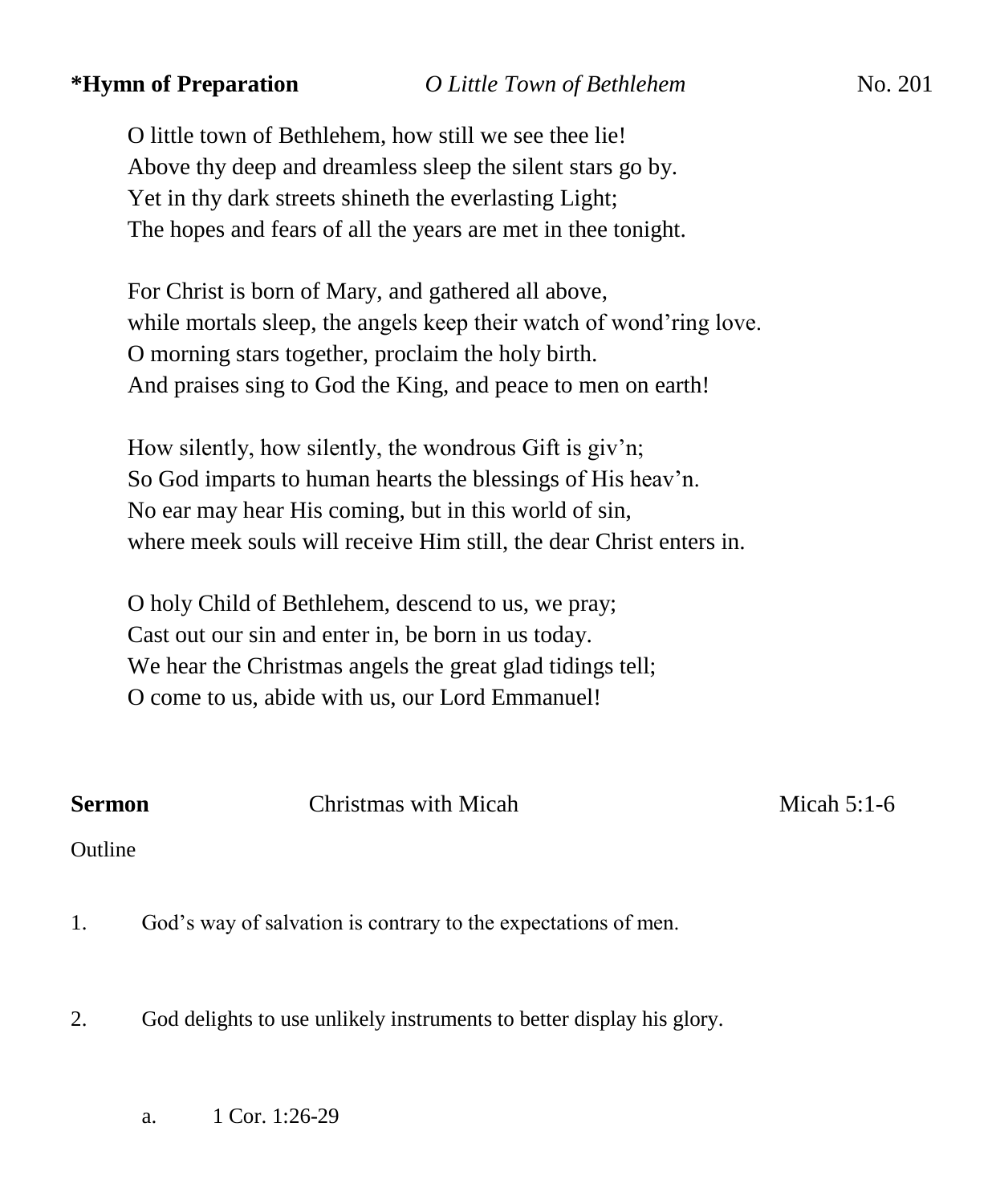3. The true hope of believers lies in God's sovereign grace.

Questions:

- 1. When was the last time you read the Book of Micah? What are some of the themes of this book? Why is it included in the Bible?
- 2. How have your expectations in life changed over the years? Is there a time that you can remember when you were idealistic? How does the message of Micah 5 help you to adapt/endure/change with the changing tides of life?
- 3. Do you ever feel insignificant? What contributes to these feelings? How can you change that?
- 4. Does the church ever seem insignificant to you? How can you use your time, gifts, and abilities to help change that?

| *Hymn of Response | O Come O Come Immanuel | No. 194 |
|-------------------|------------------------|---------|
|                   |                        |         |

O come, O come, Emmanuel, and ransom captive Israel, that mourns in lonely exile here, until the Son of God appear. Rejoice! Rejoice! Emmanuel shall come to thee, O Israel.

O come, O come Thou Lord of might, who to Thy tribes, on Sinai's height, in ancient time didst give the law in cloud and majesty and awe. Rejoice! Rejoice! Emmanuel shall come to thee, O Israel.

O come, thou Rod of Jesse, free thine own from Satan's tyranny; from depths of hell thy people save, and give them vict'ry o'er the grave. Rejoice! Rejoice! Emmanuel shall come to thee, O Israel.

O come, Thou Dayspring from on high, and cheer us by Thy drawing nigh; Disperse the gloomy clouds of night, and death's dark shadows put to flight. Rejoice! Rejoice! Emmanuel shall come to thee, O Israel.

O come, Thou Key of David, come and open wide our heav'nly home; make safe the way that leads on high, and close the path to misery. Rejoice! Rejoice! Emmanuel shall come to thee, O Israel.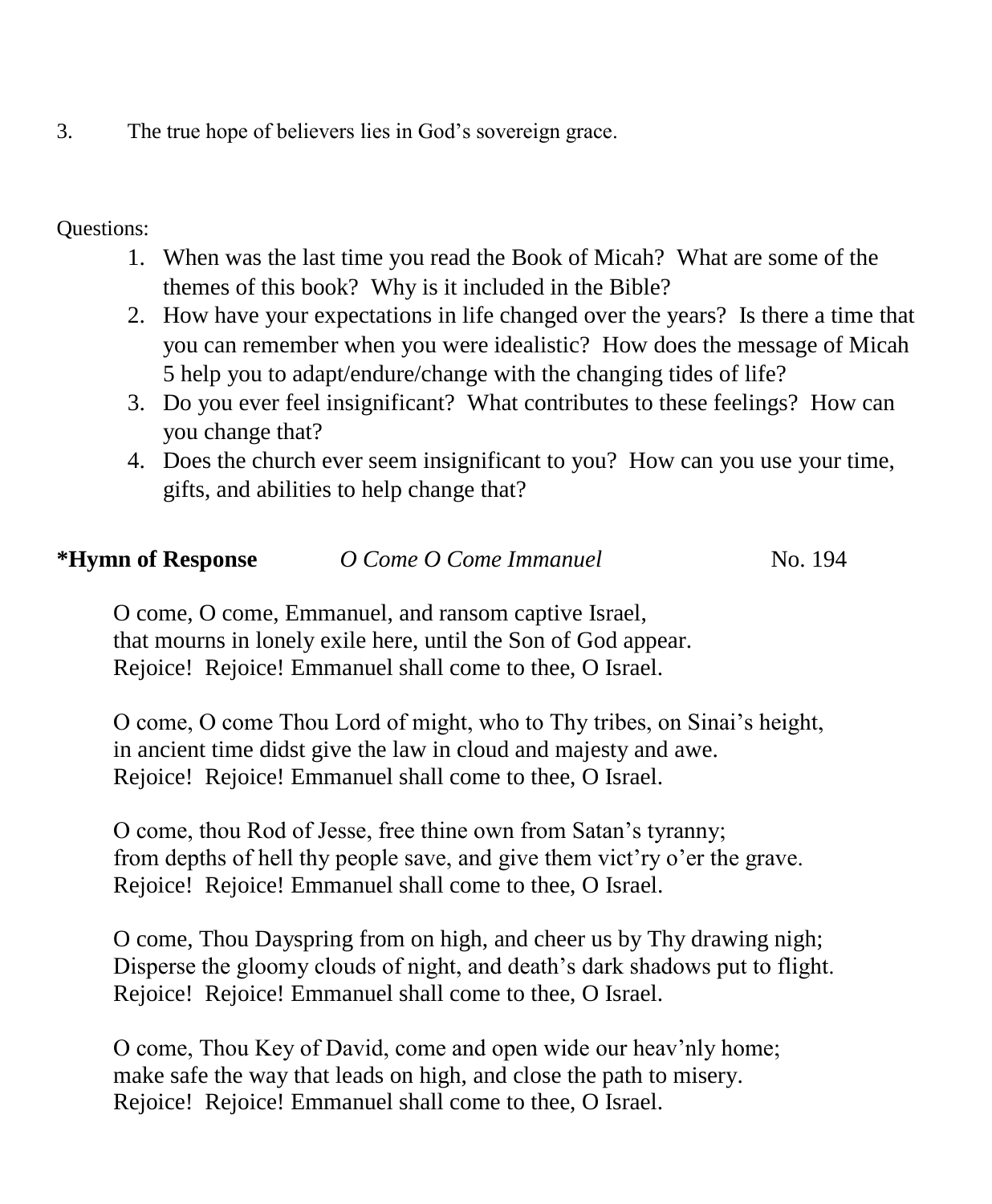# **\*Benediction**

| *Gloria Patri              |                                       |                                                                                                                  | No. 735                                                                         |  |  |
|----------------------------|---------------------------------------|------------------------------------------------------------------------------------------------------------------|---------------------------------------------------------------------------------|--|--|
|                            |                                       | beginning, is now, and ever shall be, world without end. Amen, amen.                                             | Glory be to the Father, and to the Son, and to the Holy Ghost; as it was in the |  |  |
| *Postlude                  | Joy to the World                      | arr. Bock                                                                                                        |                                                                                 |  |  |
|                            | * Congregation: Please stand as able. |                                                                                                                  |                                                                                 |  |  |
|                            |                                       | * * * * * * * *                                                                                                  |                                                                                 |  |  |
| <b>Keyboard</b>            |                                       |                                                                                                                  | <b>Sandy Schoon</b>                                                             |  |  |
| <b>Intercessory Prayer</b> |                                       |                                                                                                                  | Nelson Schoon                                                                   |  |  |
|                            |                                       | <b>Weekly Calendar</b>                                                                                           |                                                                                 |  |  |
| <b>DATE</b>                | <b>TIME</b>                           | <b>EVENT</b>                                                                                                     |                                                                                 |  |  |
| <b>SUN 12/27</b>           | 10:30 AM                              | <b>No Sunday School</b> (Winter Break)<br><b>Worship Service</b><br>(available YouTube & Facebook)               |                                                                                 |  |  |
| <b>SUN 1/3</b>             | 10:30 AM                              | <b>No Sunday School</b> (Winter Break)<br><b>Worship Service-LORD's Supper</b><br>(available YouTube & Facebook) |                                                                                 |  |  |
| <b>MON 1/4</b>             | 6:30 PM                               | <b>Hrivnak-Lindborg Care Group (Zoom)</b>                                                                        |                                                                                 |  |  |